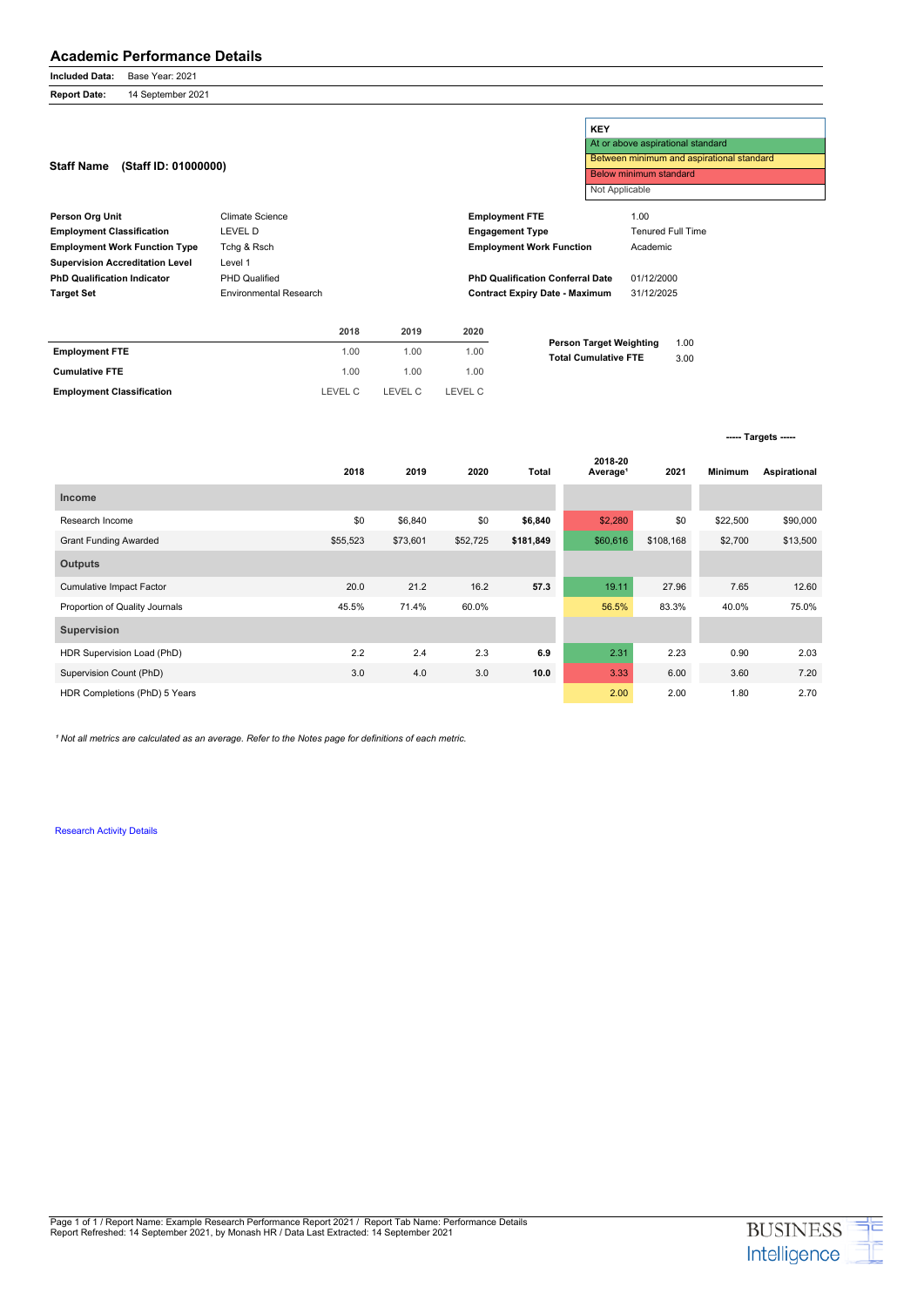# **Academic Performance – Person Details**

#### **Report Description**

This report provides details of active academic fixed-term and ongoing staff and their achievement against the research performance standards defined by their Faculty. It is formatted to display one page per person.

A person's research activity is measured over a faculty specified number of years (normally three but this can be adjusted) and averaged\*. This average\* activity is compared to the weighted faculty / discipline specific targets and an outcome is derived. The outcome is expressed broadly as:

- At or above aspirational standard (green)
- Between minimum and aspirational standard (yellow)
- Below minimum standard (red)

\* Faculty research performance standards are normally expressed as a yearly average; however some faculties may choose to base their standards on the total research activity figure for the entire reporting period i.e. a 3-year total rather than a yearly average.

#### **Scope of Research Activity Benchmarked**

This report details all research activity for the academic staff member when they are classified as Level A\* to Level E and their engagement type is either ongoing or fixed term.

#### **Exclusions**

- Academic staff not classified as Level A\* Level E
- Academic staff with work contracts of: Education Focus, Scholarly Teaching Fellow, or Practice
- Casual / Sessional Staff
- Professional Staff
- International Staff (Malaysia, South Africa)
- Staff no longer active (left the university)

\* Not all faculties have academic performance standards for Level A staff. In this case, Level A staff are not included in the report.

#### **Constraints**

At this stage some factors that need to be taken into consideration that aren't currently reported are:

- Extended leave
- Teaching and Service related activities
- Other work related activities

#### **Caveat**

Information contained in this report may not be a full representation of the individual's academic performance. Please ensure you have considered the full scope of academic activities of the individual before making any performance related decisions.

### **Information Interpretation**

#### • Year

- Outputs Year of Publication as recorded in Pure
- Research Income Year of date of invoice as recorded in SAP
- **Supervisions** 
	- Load, Count Year of supervision as recorded in Callista
	- Completions Year of completion as recorded in Callista

Staff ID: Optional prompt to specify person's staff ID from the SAP HR system. Note this must be entered as an 8 digit number (with leading zeros if necessary).

• Amount

Research related dollar amounts (e.g. research income) are attributed to researcher's who are recorded as a Monash staff member or student. (i.e. excludes researchers marked as External on the project in Pure).

• Income amounts relate to the income invoiced in a given year, based on the date of the invoice. (Sourced from SAP)

Amounts can be shown as:

- Pro Rata where the amount is divided by the number of Monash researchers on the project.
- Full were the amount is fully allocated to the Monash researchers.
- External publications in years where the person was not a Monash academic staff member are not included.

• Person Target Weighting:

An individual's target is weighted based on their length of employment and the FTE changes over the faculty specified year range. The weighting is derived as Cumulative FTE / Number of years employed during that period.

#### **Prompts**

When refreshing the report, the following report prompts are available:

Base Year: Compulsory prompt to specify the academic performance 'base' year. This determines the prior reference years (for research activity and employment) to include. For example, a Base Year of 2017 will return academic staff active in 2017, where they are benchmarked according to their employment attributes in 2017, with their assessed research activity being based (commonly) on the prior 3 complete years (e.g. 2014-2016).

Person Org Unit (Primary/Intermediate/Managing): Optional prompts to limit the report to the specified organisational unit for the staff members (as at the selected report 'Base Year'), selectable at different levels of the organisational structure. The Primary-level prompt is the faculty level, based on the HR organisational structure. The Intermediate-level is one level below faculty, and commonly represents the school/division. Managing level is two levels below the faculty. The final org unit prompt is the lowest level in the organisational structure (e.g. department).

Person Full Name: Optional prompt to specify person's name.

Page 1 of 2 / Report Name: Example Research Performance Report 2021 / Report Tab Name: Notes Report Refreshed: 14 September 2021, by Monash HR / Data Last Extracted: 14 September 2021